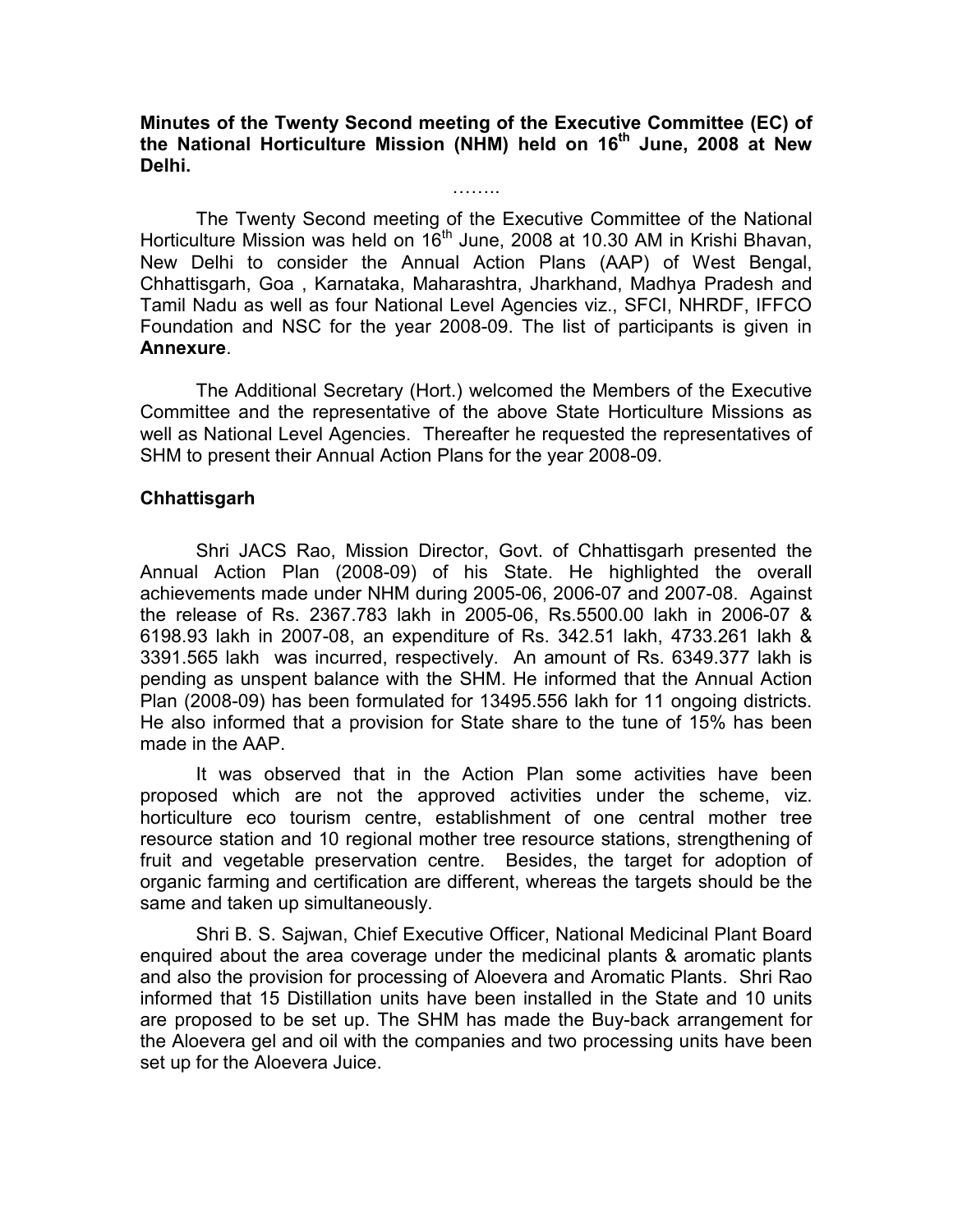Based on the deliberations, the EC accorded 'in principle approval' for implementing the AAP of Chhattisgarh for 2008-09 for 11 ongoing districts with an outlay of Rs 12645.55 lakh, including GOI share of Rs 10748.72 lakh, after deducting the provision for some of the non-eligible components.

#### Goa

Shri U.P. Kakode, Deputy Director (Hort.), Govt. of Goa presented the Annual Action Plan 2008-09 and highlighted the overall achievements made under NHM during 2005-06, 2006-07 and 2007-08. He illustrated that an expenditure of Rs.112.92 lakh and Rs.182.29 lakh was incurred against the release of Rs.315.20 lakh during 2005-06 and Rs. 200 lakh during 2006-07 respectively. Similarly, an expenditure of Rs.160.74 lakh was reported during 2007-08 against the release of 3.19 lakh. An amount of Rs. 82.45 lakh is lying unspent with the SHM. He further informed that the Annual Action Plan for 2008- 09 has been formulated for 323.06 lakh for 2 ongoing districts.

It was observed that the target both for adoption of organic farming and certification given in the AAP are different, whereas they should be the same and taken up simultaneously.

Based on the deliberations, the EC accorded 'in principle approval' for implementing the AAP of Goa for 2008-09 for 2 ongoing districts with an outlay of Rs 323.06 lakh, including GOI share of Rs 274.601 lakh. The EC desired the SHM to submit the documentary proof of having released the 15% State share.

#### Jharkhand

Shri S.S.P. Singh, Mission Director, SHM, Jharkhand presented the AAP 2008-09, informing about the overall achievements made during 2005-06, 2006- 07 and 2007-08 under NHM. He also informed that the expenditure incurred during the last three years (2005-06 to 2007-08) is Rs.4677.89 lakh against the cumulative release of Rs. 7811.00 lakh. Thus, an amount of Rs. 3133.11 lakh is pending as unspent balance with SHM. He, further informed that the Annual Action Plan for 2008-09 has been formulated for Rs. 11614.94 lakh for 15 ongoing districts and State Government share of Rs. 1000.00 lakh has already been approved. He further mentioned that a provision of Rs.2147.16 lakh has also been made for the spill over programme approved during 2007-08 for which funds were not released. In this connection, it was clarified that the unspent balance of Rs. 3133.11 lakh may be utilized for spill over works.

Based on the deliberations, the EC accorded 'in principle approval' for implementing the AAP of Jharkhand with an outlay of Rs. 11614.94 lakh including GOI share of Rs 9872.70 lakh during 2008-09.

#### Karnataka

Shri B.P. Kaniram, Secretary (Hort), Govt. of Karnataka, made a brief presentation about the overall achievements made under NHM during 2005-06,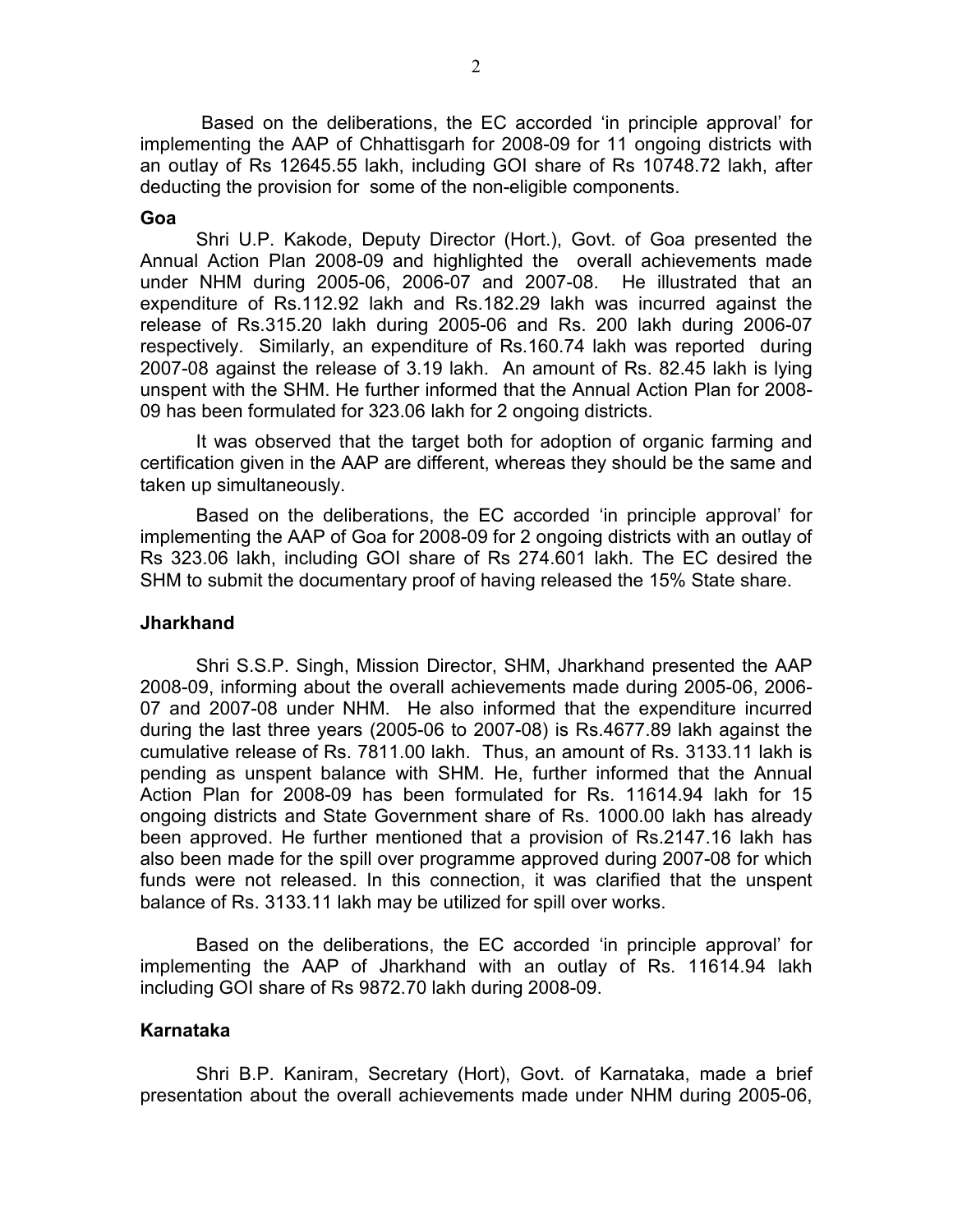2006-07 and 2007-08. He informed that during 2005-06, against the release of Rs. 4455.00 lakh an expenditure of Rs. 322.00 lakh was incurred. During 2006- 07 against the release of Rs. 8448.00 lakh and unspent balance of Rs. 4132.00 lakh an expenditure of Rs. 6508.00 lakh was incurred. During 2007-08, against the release of 8571.00 lakh and unspent balance of Rs. 6072.00 lakh of previous year, an expenditure of Rs. 14473.00 lakh was incurred, which includes Government of India Share of Rs 13171.94 lakh. Thus, an amount of Rs. 1195.77 lakh is lying as unspent balance with the SHM. Dr. K. Ramakrishnappa, Mission Director, SHM, Karnataka made a brief presentation on the AAP for 2008-09. He informed that the AAP 2008-09 has been prepared for 25600.00 lakh for 23 ongoing districts, out of which 2 new districts of Rama Nagar and Chikkaballapur have been carved out from the existing NHM districts of Bangalore (Rural) and Kolar respectively . Out of the total outlay proposed, an amount of Rs. 959.12 lakh has been kept for spill over work for 2007-08 and Rs. 1000.00 lakh is for the establishment of four modern private wholesale markets.

It was observed that in the Action Plan, the total outlay proposed includes a provision of Rs.959.00 lakhs, which is available with SHM as unspent balance for completion of spill over works. This needs to be deducted from the total outlay. The target both for adoption of organic farming and certification given in the AAP are different, whereas they should be the same and taken up simultaneously.

Based on the deliberations, the EC accorded 'in principle approval' for implementing the AAP of Karnataka for 2008-09 for Rs.24641.00 lakh including GOI's share of Rs 20944.85 lakh, in 23 districts including 2 districts of Rama Nagar and Chikkaballapur, which have been carved out of the existing NHM districts. However, SHM needs to submit the documentary proof of having released 15% State share.

# Madhya Pradesh

 Shri A. K. Singh, Director Horticulture, Govt. of Madhya Pradesh presented the overall achievements made under NHM during 2005-06, 2006-07 and 2007- 08 and also on the AAP for 2008-09. He informed that during 2005-06, against the release of Rs. 2839.77 lakh an expenditure of Rs. 481.67 lakh was incurred. During 2006-07 against the release of Rs. 4291.75 lakh and unspent balance of Rs. 2358.10 lakh an expenditure of Rs. 5135.68 lakh was incurred. During 2007- 08, against the release of 5537.49 lakh and unspent balance of Rs. 1514.17 lakh, an expenditure of Rs. 4427.98 lakh (Government of India Share ) was incurred. Thus, an amount of Rs. 2623.68 lakh is unspent balance with the SHM. He informed that the Annual Action Plan for 2008-09 has been formulated for Rs. 12235.80 lakh including GOI share of Rs.10400.43 lakh, for 30 ongoing districts. State Government share of Rs. 3000.00 lakh has already been approved.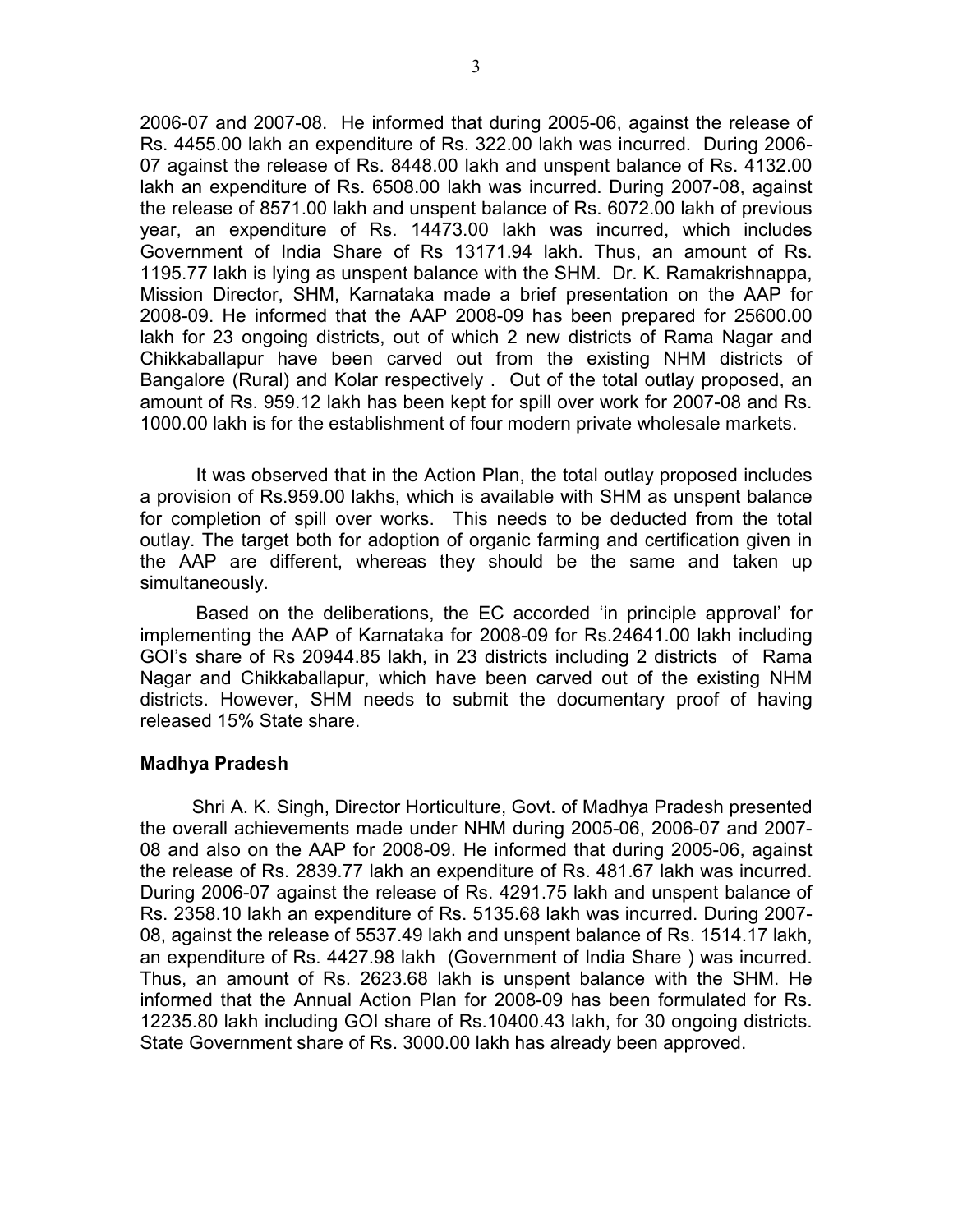Based on the deliberations, the EC accorded 'in principle approval' for implementing the AAP of Madhya Pradesh with an outlay of 12235.80 lakh including GOI share of Rs. 10400.43 lakh during 2008-09.

#### Maharashtra

Shri B.V. Gopal Reddy, Mission Director, SHM, Maharashtra made a brief presentation on the overall achievements made under NHM, during 2005-06, 2006-07, 2007-08 and the AAP proposed for 2008-09. He informed that against the total release of Rs. 35978.00 lakh during 2005-06 to 2007-08 by Government of India and the State share of Rs. 2245.00 lakh, an expenditure of Rs. 28665.00 lakh has been incurred. Thus, an amount of Rs.8673.00 lakh is unspent balance lying with the SHM including Government of India share of Rs 6428.00 lakh. The AAP 2008-09 has been formulated for Rs. 37117.50 lakh, which includes a provision of Rs. 4747.00 lakh for spill over works, Rs 19191.00 lakh for GMP for control of BBD. It includes Rs. 12794.00 lakh as GOI's share and Rs 6397.00 lakh as State share.

In response to the observations on the funding pattern for control of BBD in Pomegranate, the State Representative informed that the proposed arrangement is not acceptable to the State Government as the State share for the package go upto 32.5%. It was also observed that since, BBD package has been covered under the rejuvenation component of NHM, for which 50% assistance is provided under the scheme, while approving the revised package for BBD of Pomegranate, it was decided that 50% assistance would be met from NHM scheme and balance amount to be shared equally (25% each) by the State Government and beneficiaries. Under each component of NHM, GOI share is 85% and the State share is 15%. Therefore, State Government of Maharashtra will have to bear the 15% share in addition to 25% share as already agreed and also in view of the fact that the control of disease and pests is a State subject.

It was further observed that the total budget provision for NHM programme during 2008-09 is Rs. 1100.00 crore and spending such a huge amount of Rs. 191.92 crore for control of disease on one crop is not justifiable. Therefore, it was felt that the State may explore other options for funding this component including RKVY.

It was observed that the total outlay proposed by State in its AAP is inclusive of Rs. 8673.00 lakhs, which is lying as unspent balance with SHM for completion of spill over works. This needs to be deducted from the total proposed outlay. The target both for adoption of organic farming and certification given in the AAP are different, whereas they should be the same and taken up simultaneously.

Based on the deliberations, the EC accorded 'in principle approval' for implementing the AAP of Maharashtra with an outlay of Rs. 28444.50 lakh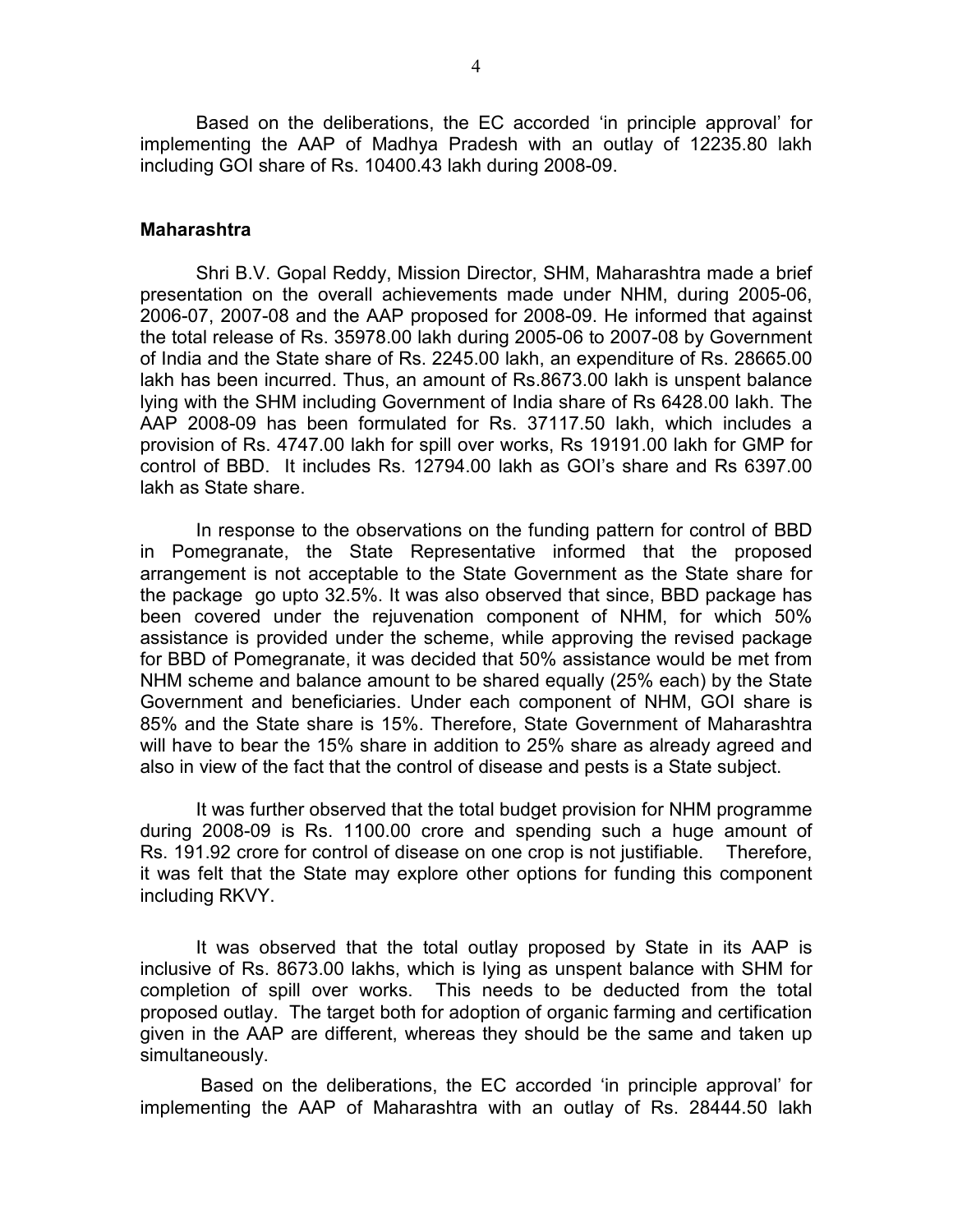including GOI share of Rs. 24177.825 lakh during 2008-09, after excluding unspent balance of Rs 8673.00 lakhs. However, SHM needs to submit the documentary proof of having released15% State share.

#### Tamil Nadu

Dr. Chandra Mohan B., Director Horticulture & MD, SHM, Tamil Nadu presented the AAP for 2008-09 including the overall achievements during 2005-06, 2006-07 & 2007-08. He informed that against the total release of Rs. 18878.49 lakh during 2005-06 to 2007-08, an expenditure of Rs. 18675.25 lakh was incurred. The AAP 2008-09 for Rs. 18229.356 lakh is inclusive of Government of India share of Rs 15494.953 lakh for 20 ongoing districts. The State Government has not yet approved the 15% State share of the total outlay.

It was observed that in the AAP, a provision of 150.00 lakh has been made for upgradation of horticulture farms which is not an approved activity under NHM. The target both for adoption of organic farming and certification given in the AAP are different, whereas they should be the same and taken up simultaneously.

 Based on the deliberations, the EC accorded 'in principle approval' for implementing the AAP of Tami Nadu for 12 ongoing districts with an outlay of Rs. 18079.356 lakh including GOI share of Rs. 15376.452 lakh after deducting the provisions for non eligible component of upgradation of horticulture farms. However, SHM needs to submit the documentary proof of having released 15% State share.

### West Bengal

Shri A. Purakayastha, Principle Secretary, Food Processing Industry and Horticulture Department, West Bengal made a brief presentation about the overall achievements made under NHM during 2005-06, 2006-07 and 2007-08 and also on the AAP for 2008-09. He informed that against the release of Rs. 9317.16 lakh during 2005-06, 2006-07 and 2007-08, an expenditure of Rs. 4044.214 lakh has been incurred. This figure has been reported based on the audited UC for 2005-06 and 2006-07. Accordingly, an amount of Rs. 5272.95 lakh is pending as unspent balance with SHM. The AAP 2008-09 has been made for Rs. 5606.00 lakh including Government of India share of Rs 4765.10 lakh for 14 ongoing districts. State Government share of 15% of the total outlay has not been indicated.

It was observed that the size of the AAP is almost equal to the unspent balance lying with SHM as on 01.04.2008. Further, in the AAP, provision of 750.00 lakh has been made for 1000 community dug wells in the four districts of Paschim Midnapur, Purulia, Bankura and Birbhum which are in the semi arid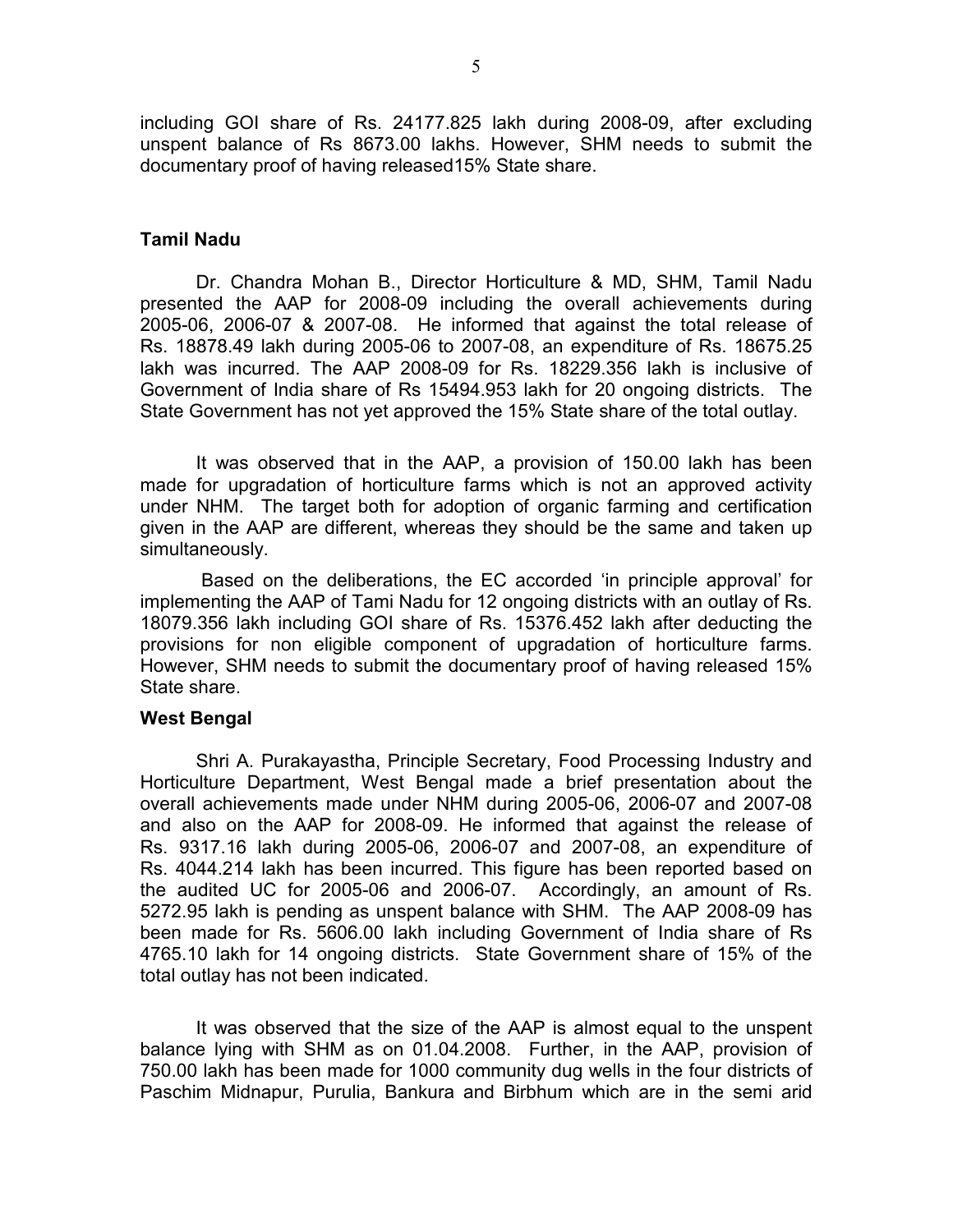region. It was observed that there is no provision for community dug wells in the NHM scheme. No justification has been provided regarding the difficulties faced in the construction of community water tanks.

Based on the deliberations, the EC accorded 'in principle approval' for Rs.5606.00 lakh including GOI's share of Rs.4765.10 lakh for implementing the AAP during 2008-09, However, SHM needs to submit the documentary proof for having released 15% State share.

## State Farms Corporation of India (SFCI)

Brig. S.P.Mehla, CMD, State Farms Corporation of India(SFCI) made a brief presentation about the overall achievements during 2006-07 and 2007-08 and also on the AAP for 2008-09. He informed that against the release of Rs. 564.35 lakh during 2006-07 and 2007-08 an expenditure of Rs. Rs. 546.35 lakh has been incurred. Accordingly, an amount of Rs. 18.00 lakh is lying as unspent with SFCI. The AAP 2008-09 has been made for Rs. 681.14 lakh for vegetable seed production, Seed infrastructure and Front line demonstrations.

Based on the discussion, the EC accorded 'in principle' approval to the AAP of SFCI for Rs 681.14 lakhs during 2008-09.

# National Horticultural Research and Development Foundation (NHRDF)

Dr. R.P. Gupta, Director, (NHRDF) presented the AAP for 2008-09 including the overall achievements made during 2005-06, 2006-07 and 2007-08. He informed that against the release of Rs. 2867.43 lakh during 2005-06, 2006- 07 and 2007-08, an expenditure of Rs. 2792.23 lakh was incurred. Accordingly, an amount of Rs. 75.20 lakh is lying as unspent balance with NHRDF. The AAP 2008-09 for Rs. 1310.03 lakh is meant for Nucleus Seed Production of Onion and Garlic, Vegetable Seed Production, Technology Dissemination through Frontline Demonstrations, Training of Farmers and Gardeners, Seminars and workshops, upgradation of PRA Lab and establishment of Pesticide Production Lab.

Based on the discussion, the EC accorded 'in principle' approval to the AAP of NHRDF for Rs 1310.03 lakh during 2008-09.

### IFFCO Foundation

Dr. Lallan Singh, Consultant, IFFCO Foundation made a brief presentation about the overall achievements made during 2006-07 and 2007-08 and also on the AAP for 2008-09. He informed that an expenditure of Rs.301.06 has been incurred against the release of Rs. 433.59 lakh during 2006-07 and 2007-08. Accordingly, an amount of Rs. 132.53 lakh is pending as unspent balance with IFFCO Foundation. The AAP 2008-09 at a total cost of Rs. 308.225 lakh is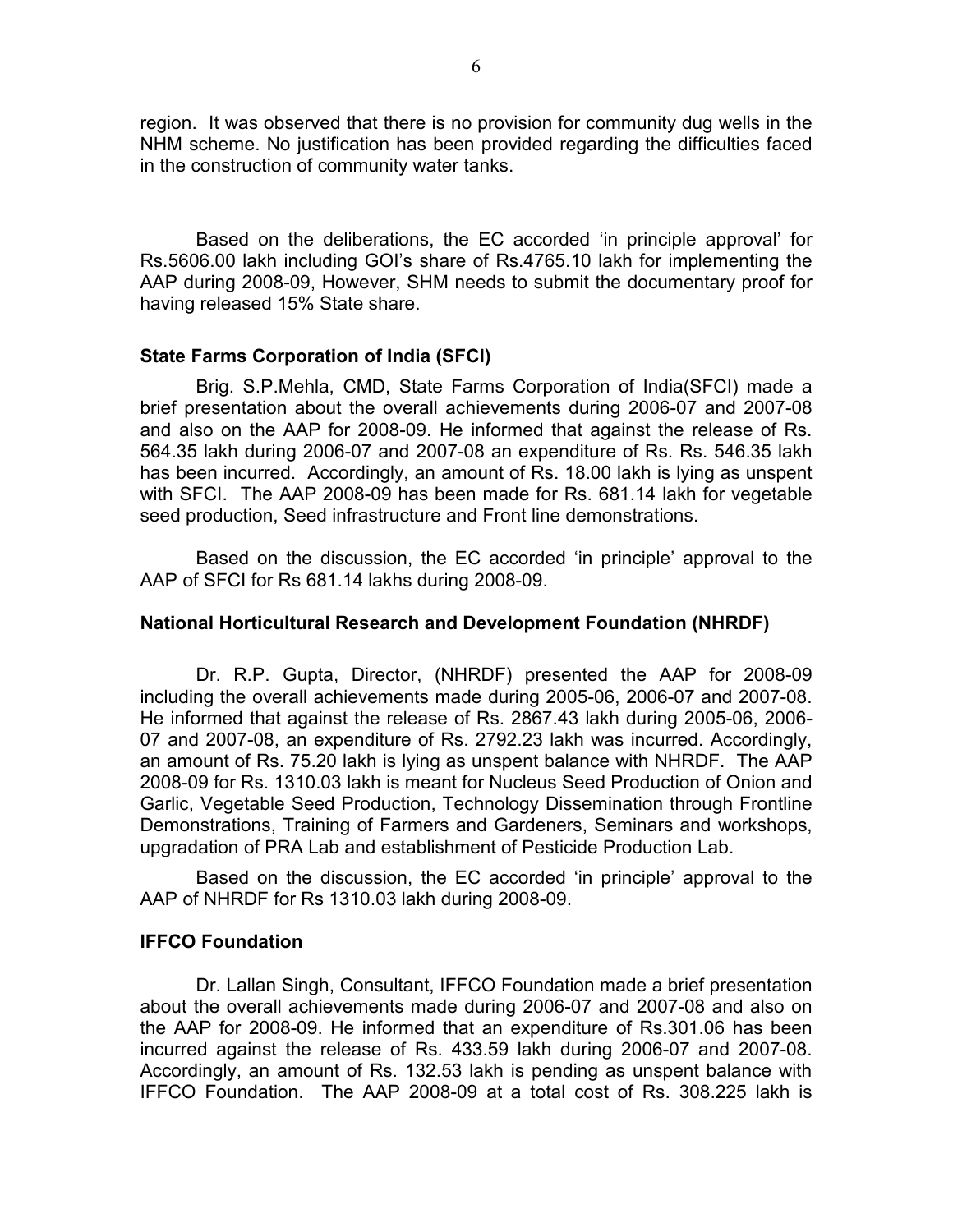meant for Production of Planting Material, Area Expansion, Rejuvenation, Technology Dissemination through Frontline Demonstration, Adoption of Organic Farming, Pollination support through bee keeping, Training of farmers and Gardeners and Seminars & workshops.

Based on the discussion, the EC approved 'in principle' the AAP 2008-09 for Rs 308.225 lakh.

# National Seeds Corporation (NSC)

Shri B. B. Patnaik, CMD, NSC made a brief presentation about the overall achievement made during 2006-07 and 2007-08 and also on the AAP for 2008- 09. He informed that an amount of Rs. 460.00 lakh which was released to NSC during 2006-07 stands utilized. The AAP 2008-09 for Rs. 632.88 lakhs is meant for vegetable seed production in 1265.76 ha area.

Based on the discussion, the EC 'in principle' approved the AAP 2008-09 of NSC for Rs. 632.88 lakhs.

### General Observations

- During the discussion, the Chairman observed that the targets under IPM/INM proposed by most of the States is on a very higher side. In response to this, the Director(Horticulture), Govt. of Karnataka informed that the higher targets of IPM/INM are on account of Special package for pepper & arecanut. However, JS (NHM) suggested that a study should be conducted by the SHM for impact assessment of the IPM/INM programme implemented so far.
- Dr. B. K. Banerjee, Deputy Director and Head of Floriculture Division, NBRI, Lucknow informed that the Institute has developed a number of new varieties of bulbulous flowers, which could be availed by the States under floriculture programme.
- It was observed that most of the States are procuring planting material from private agencies and not from the nurseries of ICAR & States Agriculture University. It was resolved that all the State Horticulture Missions henceforth will procure the good quality planting material available with ICAR Institutes, NRC for different fruit/vegetable, States Agriculture Universities(SAUs) & Government Farms and resort to private sources only after exhausting government sources. In this connection ADG(Horticulture), ICAR mentioned that States should submit the indent at least one year in advance for supply of nucleus planting material for multiplication. He also stressed the need for providing the details of varieties that are used for the area expansion programme in respect of fruits.
- If was further resolved that the planting material for onion & garlic should be procured from NHRDF, Nasik.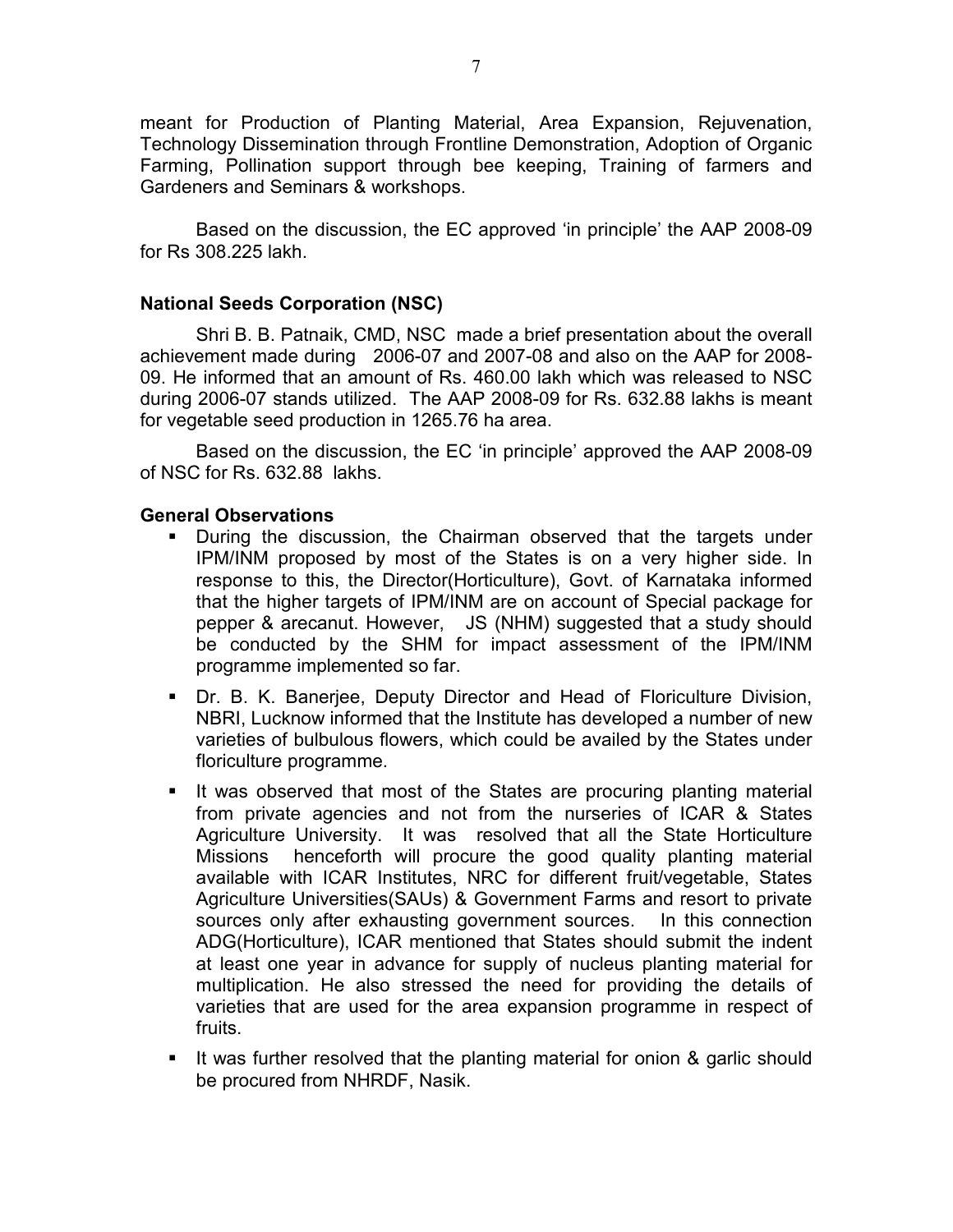- Director (Finance), GOI, DAC observed that the unspent balances lying with various States are very high, which need to be liquidated at the earliest. This will facilitate further release of funds.
- With regard to vegetable seeds (Onion and Garlic), it was resolved that the priority should be given to procure seeds from the NHRDF.
- JS (NHM) observed that some of the States have made achievements under the project based activities without the approval of the EC of NHM. This needs to be regularized.
- Shri B. S. Sajwan, CEO, NMPB enquired whether the State Horticulture Missions have included the CEO/Member Secretary of the SMPB in the Executive Committee of the State Horticulture Missions as conveyed in the D.O. dated 13th June, 2007 by the DAC. He reiterated that the CEO/Member Secretary of the SMPB should be included in the State level Executive Committee of the State Horticulture Missions for better coordination. He also suggested that the medicinal plants should also be included under the area expansion programme of NHM.

# Action points

- (i) SHMs will furnish the documentary evidence of having provided and released 15% State share.
- (ii) The CEO/Member Secretary of the State Medicinal Plant Board (SMPB) should be included in the State level Executive Committee of the State Horticulture Mission for better coordination.
- (iii) All the State Horticulture Missions henceforth will procure the good quality planting material available with ICAR Institutes, States Agriculture Universities (SAUs) and Government Farms. In case, no such planting material is available with these agencies, they may resort to private sources after following due procedures.
- (iv) State Horticulture Missions will procure planting material/seeds of Onion and Garlic from the NHRDF, Nasik.
- (v) The States who have not submitted the Audited Statement of Accounts (ASA) for 2005-06 and 2006-07 and Utilisation Certificate for 2007-08, should expedite the process or else it will be difficult for DAC to release funds during 2008-09.
- (vi) All the SHMs are requested to provide a CD of the revised AAP for uploading on the Web site.

The meeting ended with a vote of thanks to the Chair.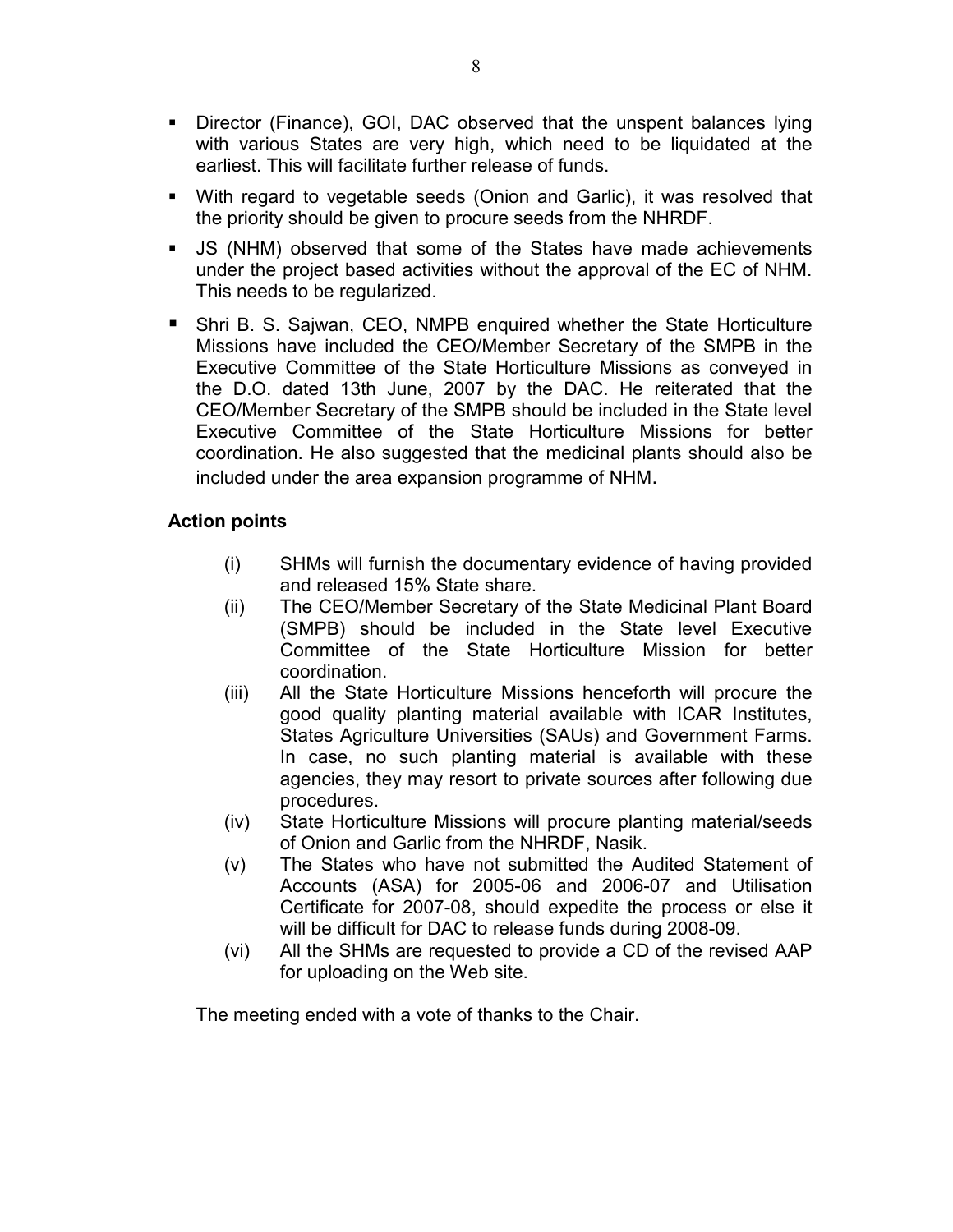# ANNEXURE List of Participant in the 22<sup>nd</sup> Meeting of Executive Committee of NHM held on 16<sup>th</sup> June, 2008.

| SI.No. | <b>Name of Designation</b>            | <b>State/ Organization</b>                 | Phone no, E-mail and<br>Fax no. |
|--------|---------------------------------------|--------------------------------------------|---------------------------------|
| 1.     | 2.                                    | 3.                                         | 4.                              |
|        | <b>Members of EC</b>                  |                                            |                                 |
| 1.     | Shri Ananda Bose,                     | Department of                              |                                 |
|        | <b>Additional Secretary</b>           | Agriculture &                              |                                 |
|        |                                       | cooperation (DAC)                          |                                 |
| 2.     | Shri. Rajiv Agarwal                   | 4 Siri Institutional                       |                                 |
|        | MD. NCDC                              | <b>Area AK Mark New</b>                    |                                 |
|        |                                       | Delhi.                                     |                                 |
| 3.     | Mrs. Minnie Mathew,                   | <b>Coconut Development</b>                 | 0484-2375216                    |
|        | Chairman                              | Board, Cochin                              |                                 |
| 4.     | Shri. S.K. Pattanayak,<br>JS (NHM)    | <b>DAC</b>                                 |                                 |
| 5.     | Shri Bijay Kumar,                     | NHB, Institutional                         | 0124-2342992,                   |
|        | M.D.                                  | Area, Sector-18,                           | 2342991                         |
|        |                                       | Gurgaon-122015.                            |                                 |
| 6.     | Shri B.S. Sajwan,                     | <b>National Medicinal</b>                  |                                 |
|        | CEO                                   | Plants Board,                              |                                 |
|        |                                       | Department of                              |                                 |
|        |                                       | AYUSH,                                     |                                 |
|        |                                       | Government of India                        |                                 |
| 7.     | Dr. S.N. Pandey,                      | ICAR, KAB-II, Pusa,<br>New Delhi-110012.   | 25842467                        |
|        | ADG (Hort.-I)                         |                                            |                                 |
| 8.     | Shri K.S. Sethi,                      | <b>DAC</b>                                 |                                 |
|        | Director (Finance)                    |                                            |                                 |
| 9.     | Shri B.K., Banerji,                   | <b>National Botanical</b>                  | 9336707668                      |
|        | Deputy Director &                     | Research Institute,                        |                                 |
|        | <b>Head Floriculture</b>              | Rana Pratap Marg,                          |                                 |
|        | Section                               | Lucknow-226001. U.P.                       |                                 |
| 10.    | Shri Prasanta Misra,                  | NCPAH, 2 <sup>nd</sup> Floor,              | 9910385511                      |
|        | Joint Secretary,                      | Himalaya House, 23,                        | 011-23355547                    |
|        |                                       | KG Marg, New Delhi.                        |                                 |
| 11.    | Dr. T. Vilasachandran,                | NABARD, Head                               | 022-26539352                    |
| 12.    | <b>General Manager</b>                | Office, Mumbai<br><b>DAC Krishi Bhavan</b> |                                 |
|        | Shri. P.K. Swain,                     |                                            | 23387200                        |
|        | Director (Marketing)<br>In Attendance |                                            |                                 |
|        |                                       |                                            |                                 |
|        | <b>Government of India</b>            |                                            |                                 |
| 13.    | Shri S.K. Bhatia,                     | Room No. 189, Krishi                       | 011-23384618                    |
|        | Additional                            | Bhawan, New Delhi-1                        |                                 |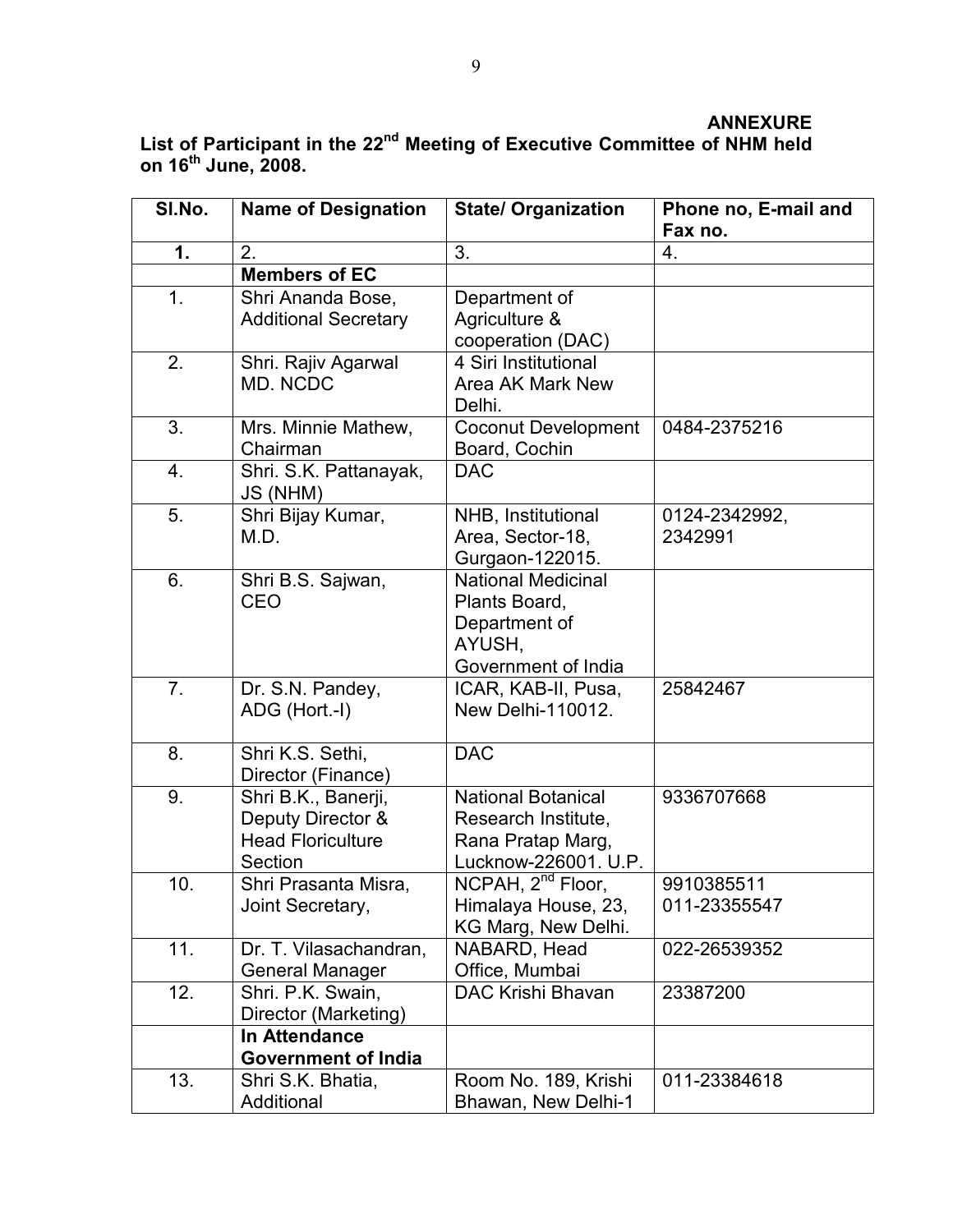|     | Commissioner (Hort).          |                      |            |
|-----|-------------------------------|----------------------|------------|
| 14. | Shri R.K. Rathore,            | <b>DAC</b>           |            |
|     | Additional                    |                      |            |
|     | Commissioner (Hort)           |                      |            |
| 15. | Shri K.Ojha,                  | Room No. 478, Krishi | 23381557   |
|     | Dir (Hort.Stat.)              | Bhawan, New Delhi    |            |
| 16. | Shri. Lallan Rai              | DMI, NH IV Faridabad | 2434351    |
|     | <b>AAMA</b>                   |                      |            |
| 17. | Dr. Lilly Mitra               | <b>DAC</b>           | 23070675   |
|     | <b>Deputy Commissioner</b>    |                      |            |
| 18. | Dr. L. Shivarama              | <b>DAC</b>           | 9910268178 |
|     | Reddy,                        |                      |            |
|     | DC (Hort)                     |                      |            |
| 19. | Dr. M.R. Sharma               | <b>DAC</b>           | 0991010612 |
|     | Chief Consultant,             |                      |            |
|     | (NHM)                         |                      |            |
| 20. | Dr. R.K. Pathak,              | <b>DAC</b>           | 9868171790 |
|     | <b>Chief Consultant</b>       |                      |            |
|     | (NHM)                         |                      |            |
| 21. | Dr. Sushant K. Ray,           | <b>DAC</b>           | 25120366   |
|     | <b>Chief Consultant</b>       |                      |            |
|     | (NHM)                         |                      |            |
| 22. | <b>Shri Suresh Rawat</b>      | NHM, Room No. 187,   | 9810282222 |
|     | <b>Chief Consultant-Media</b> | Krishi Bhavan        |            |
|     |                               | New Delhi            |            |
| 23. | Shri. A. Dhandapani           | National Centre for  | 25843985   |
|     | Sr. Scientist.                | IPM (NCIAN) LBS      |            |
|     |                               | Building, IARI, New  |            |
|     |                               | Delhi-12             |            |
| 24. | Dr. B.S. Negi,                | <b>DAC</b>           |            |
|     | Assistant                     |                      |            |
|     | Commissioner (Hort.)          |                      |            |
| 25. | Dr. T. Ram,                   | DAC, Room No, 585    | 23386031   |
|     | Asstt. Commissioner           |                      |            |
|     | (PP)                          |                      |            |
|     |                               |                      |            |
| 26. | Shri D.R.K. Rao,              | <b>DAC</b>           |            |
|     | <b>Under Secretary</b>        |                      |            |
| 27. | Shri P.S. Kohli,              | NHB, DAC, Krishi     |            |
|     | Consultant                    | <b>Bhavan</b>        |            |
| 28. | Shri S.K. Kaul,               | <b>DAC</b>           |            |
|     | <b>Assistant Director</b>     |                      |            |
|     | (Hort.)                       |                      |            |
| 29. | Shri R.R. Sharma,             | <b>DAC</b>           |            |
|     | <b>STA</b>                    |                      |            |
|     | <b>States</b>                 |                      |            |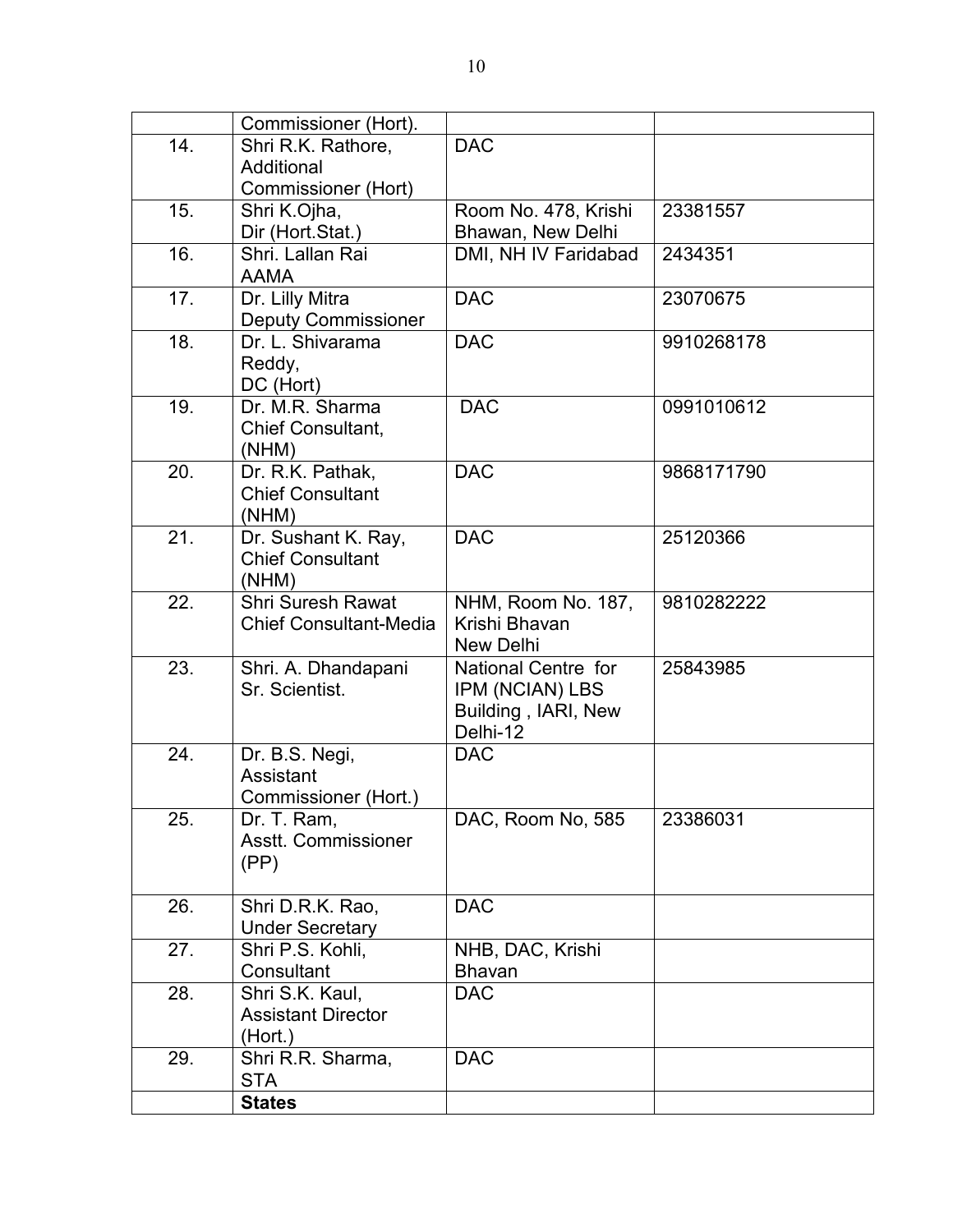| 30. | Shri B.P. Kaniram,<br>Secretary, Horticulture                           | Horticulture<br>Department,<br>Government<br>οf<br>M.S.<br>Karnataka,<br>Building, Bangalore                     | 0944810111                         |
|-----|-------------------------------------------------------------------------|------------------------------------------------------------------------------------------------------------------|------------------------------------|
| 31. | Shri A.Purkayastha<br><b>Principal Secretary</b><br>FPI & H. Dept. W.B. | Dept. of FPI &<br>Horticulture, Mayukh<br>Bhavan, Salt Lake City<br>Kolkata, W.B.                                | 033-23374244<br>Fax-033-23372922   |
| 32. | DR. K. Rama<br>Krishnappa,<br>Director (Horticulture)                   | Directorate of<br>Horticulture,<br>Karnataka                                                                     | 09448999200                        |
| 33. | Shri S.S.P. Singh,<br><b>Mission Director</b>                           | <b>State Horticulture</b><br>Mission, Government<br>of Jharkhand, Krishi<br>Bhavan, Kanke Road,<br>Ranchi        | 0651-2230789<br>0651-2230793       |
| 34. | Shri J.A.C.S Rao,<br>Director (Hort)                                    | <b>State Horticulture</b><br>Mission, First floor,<br>Reena Apartment,<br>Pachpedi Naka,<br>Raipur, Chhattisgarh | 0771-2413948<br>098263-31999       |
| 35. | Shri Ulhas Pai Kakode,<br>Deputy Director (Hort)                        | Directorate of<br>Agriculture, Govt. of<br>Goa, Krishi Bhavan,<br>Tonca-Caranzalem,<br>Goa-403002                | 0832-2465443                       |
| 36. | Shri B.V. Gopal Reddy,<br><b>Managing Director</b>                      | Maharashtra State<br>Horticulture and<br><b>Medicinal Plants</b><br>Board, Sakhar Sankul<br>Shivajinagar, Pune-5 | 020-2553541                        |
| 37. | Shri V.N. Ghawate,<br><b>Project Manager</b>                            | Maharashtra State<br>Horticulture and<br><b>Medicinal Plants</b><br>Board, Sakhar Sankul<br>Shivajinagar, Pune-5 | 020-2553541                        |
| 38. | Dr.P.K Pramanick<br>Director (Hort.) &<br><b>Mission Director</b>       | Directorate of FPI &<br>Horticulture, Govt. of<br>West Bengal, Mayukh<br>Bhavan Bidhan Nagar,<br>Kolkata         | 033-23593884<br>033-23593882 (Fax) |
| 39. | Dr. R. Jayaprakash<br><b>Executive Director</b><br>(NHM)                | Deptt of Horticulture,<br>Govt of Karnataka,<br>Lalbagh, Bangalore.                                              | 9448999208                         |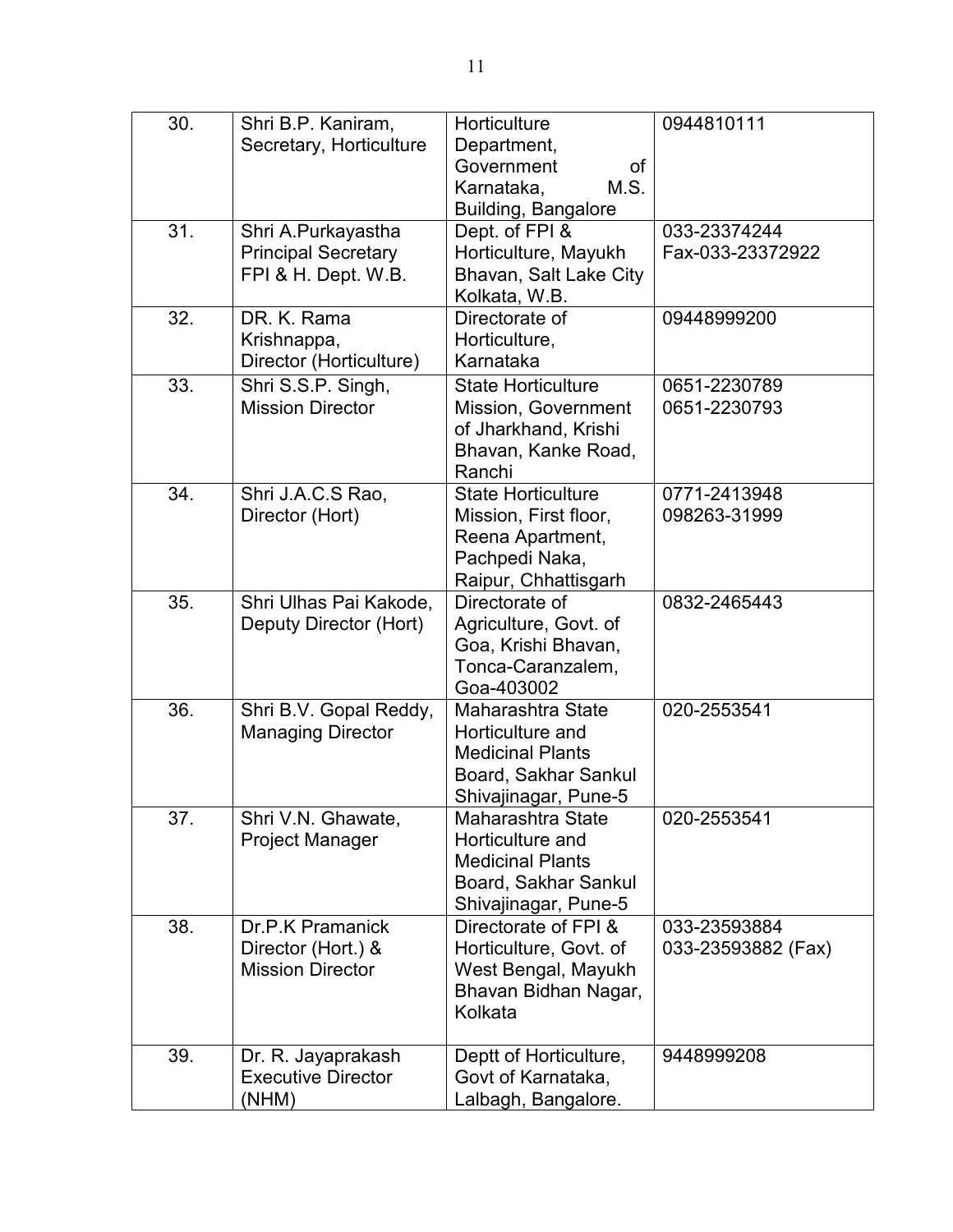| 40. | Dr. Chandra Mohan B.,<br>Director- Horticulture &<br>M.D, TN State,<br><b>Horticulture Mission</b> | TANHODA- Chennai,<br>1 <sup>st</sup> floor, New<br>Agriculture Complex,<br>Chepauk, Chennai | 044-28513232 |
|-----|----------------------------------------------------------------------------------------------------|---------------------------------------------------------------------------------------------|--------------|
| 41. | Shri G. Kandasamy,<br>Asstt. Director of<br>Horticulture                                           | TANHODA- Chennai,<br>1 <sup>st</sup> floor, New<br>Agriculture Complex,<br>Chepauk, Chennai | 044-28513232 |
| 42. | Shri A. Sankaran,<br>Joint Director of<br>Horticulture                                             | TANHODA- Chennai,<br>1 <sup>st</sup> floor, New<br>Agriculture Complex,<br>Chepauk, Chennai | 044-28513232 |
| 43. | Shri K. Chakraborty,<br>ADO (AIN)<br>Department of FPI&<br>Horticulture                            | Govt. of West Bengal<br>Mayakh, Salt Lake,<br>Kolkata-91                                    | 23218239     |
| 44. | Shri A.K. Singh,<br>Director (Horticulture)                                                        | Govt. of M.P.,<br>4 <sup>th</sup> floor, Vindiyachal<br>Bhavan, Bhopal                      | 0785-2578491 |
| 45. | Shri V.K. Singh,<br>Joint Director                                                                 | Directorate of<br>Horticulture, Govt. of<br>M.P, Bhopal                                     | 0785-2570123 |
|     | <b>National Level</b><br><b>Agencies</b>                                                           |                                                                                             |              |
| 46. | Brig. S.P. Mehla,<br><b>CMD</b>                                                                    | <b>State Farms</b><br>Cooperation of India,<br>14-15 Nehru Place,<br><b>New Delhi</b>       | 9910929342   |
| 47. | Shri Lallan Singh,<br>Consultant                                                                   | IFFCO, Foundation,<br>IFFCO House, 34,<br>Nehru Place, New<br>Delhi                         | 9818521492   |
| 48. | Shri. Ramprakash<br>Chief Agri.                                                                    | S.F.C.I 14-15 Nehru<br>Place XI- Delhi                                                      | 26435116     |
| 49. | Shri.V.K. Tomar                                                                                    | S.F.C.I 14-15 Nehru<br>Place XI- Delhi                                                      | 26435116     |
| 50. | Dr. Maushumi Sarkar<br>Kundu, Horticulture<br>Development Officer                                  | <b>IFFCO Foundation,</b><br>34, IFFCO House,<br>Nehru Place, New<br>Delhi-19                | 9868098201   |
| 51. | Dr. R.P. Gupta,<br><b>Director</b>                                                                 | NHRDF, Nashik                                                                               | 02550-237816 |
| 52. | Dr. S.R. Bhonde,<br><b>Additional Director</b>                                                     | NHRDF,<br>Nashik (M.S)                                                                      |              |
| 53. | Dr. N. Emay Avaram                                                                                 | NSC, Pusa Complex.                                                                          | 25842745     |